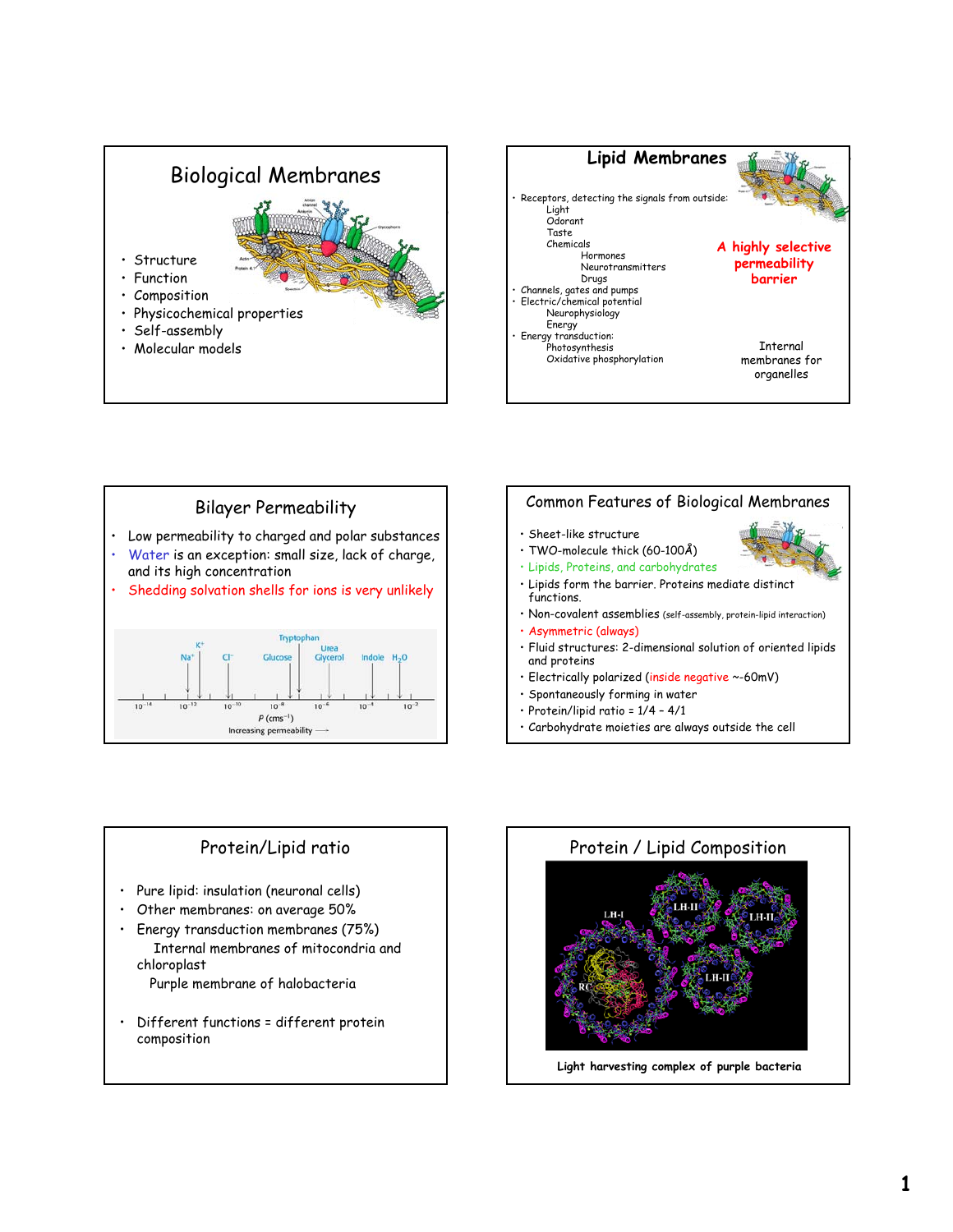











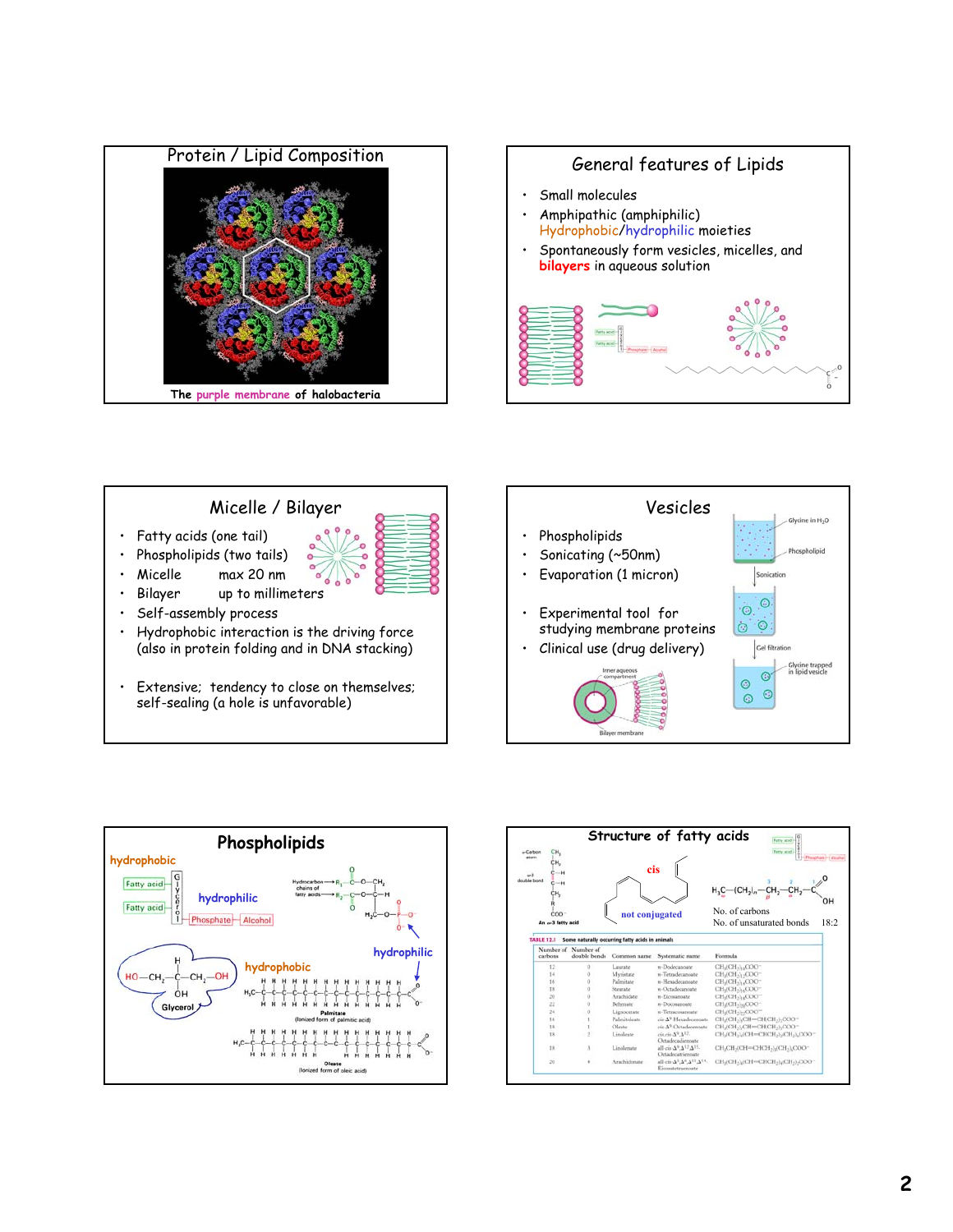









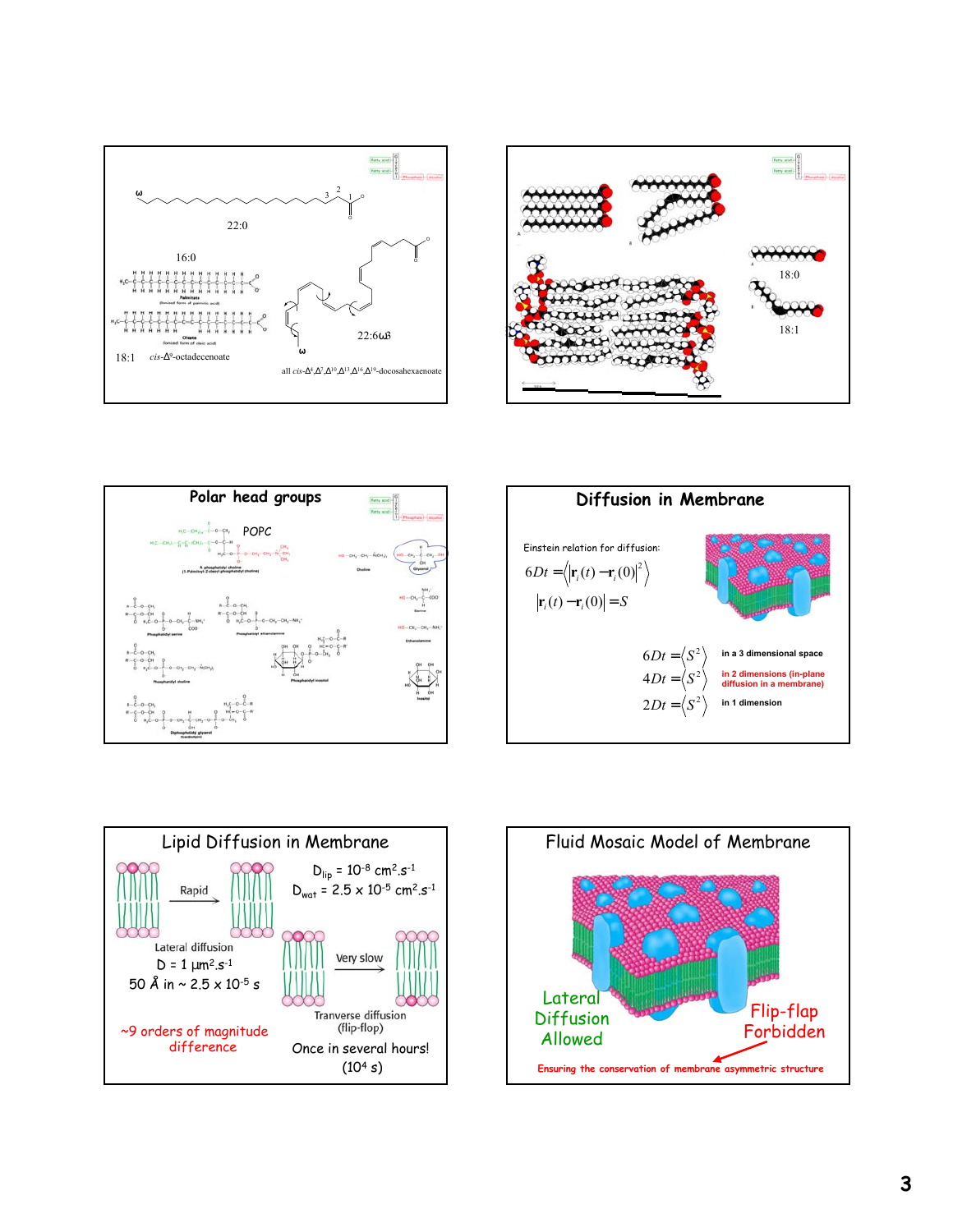









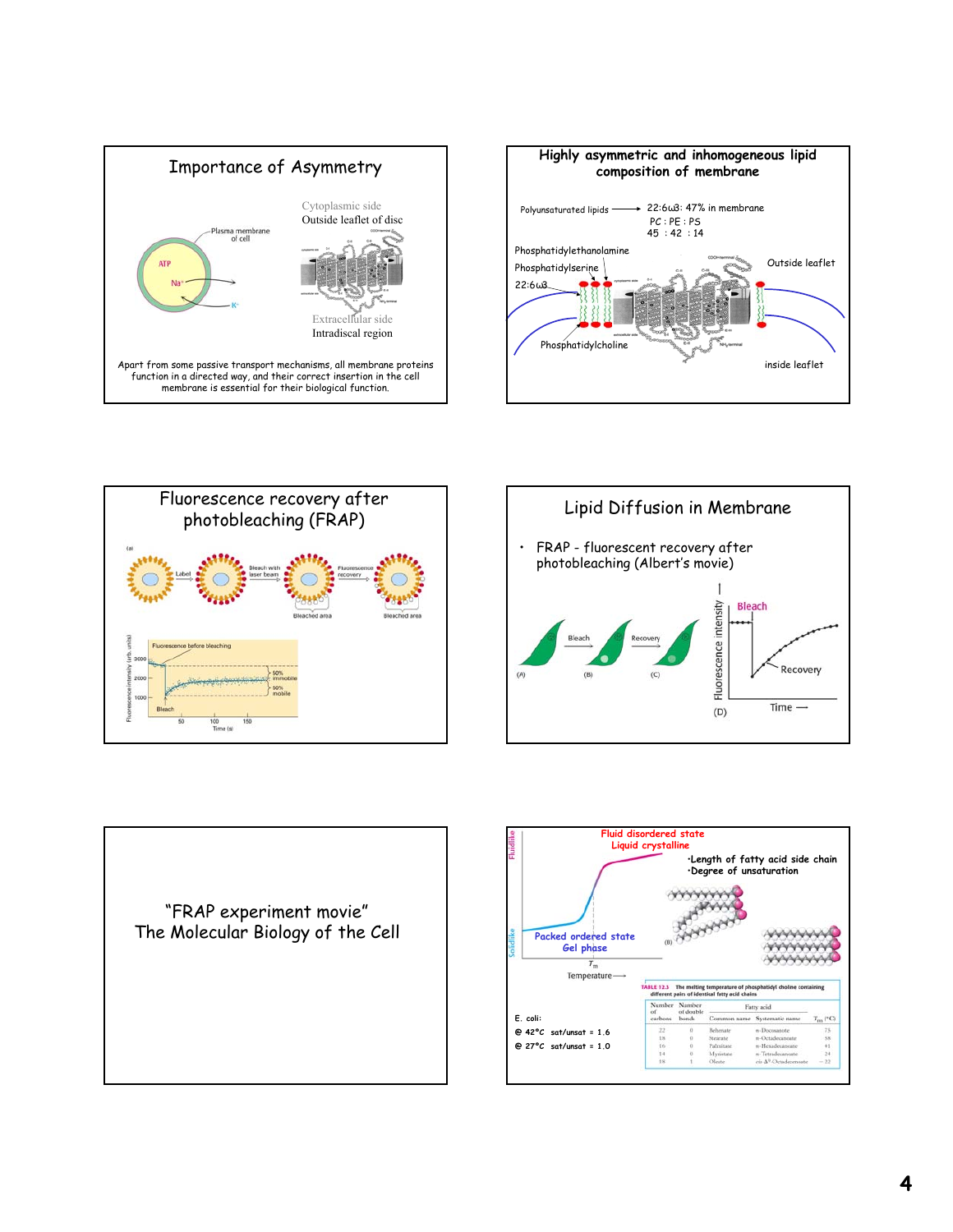### A Brief Introduction to Molecular Dynamics Simulations

Macroscopic properties are often determined by atomic-level behavior.

Quantitative and/or qualitative information about macroscopic behavior of macromolecules can be obtained from simulation of a system at atomistic level.

Molecular dynamics simulations calculate the motion of the atoms in a molecular assembly using Newtonian dynamics to determine the net force and acceleration experienced by each atom. Each atom  $\boldsymbol{i}$  at position  $\boldsymbol{r}_i$ , is treated as a point with a mass *mi* and a fixed charge *qi* .

## What is the Force Field? To describe the time evolution of bond lengths, bond angles and In molecular dynamics a molecule is described as a series of charged points (atoms) linked by springs (bonds).

torsions, also the non-bonding van der Waals and elecrostatic interactions between atoms, one uses a force field. The force field is a collection of equations and associated constants designed to reproduce molecular geometry and selected properties of tested structures.





| Time Scale of Biological Events |                                                 |                            |  |
|---------------------------------|-------------------------------------------------|----------------------------|--|
|                                 | Motion                                          | <b>Time Scale</b><br>(sec) |  |
|                                 | <b>Bond stretching</b>                          | 10-14 to 10-13             |  |
|                                 | <b>Elastic vibrations</b>                       | 10-12 to 10-11             |  |
|                                 | Rotations of surface<br>sidechains              | 10-11 to 10-10             |  |
|                                 | Hinge bending                                   | $10-11$ to $10-7$          |  |
|                                 | Rotation of buried side 10-4 to 1 sec<br>chains |                            |  |
|                                 | Allosteric transistions                         | $10-5$ to 1 sec            |  |
|                                 | Local denaturations                             | $10-5$ to $10$ sec         |  |
|                                 |                                                 |                            |  |